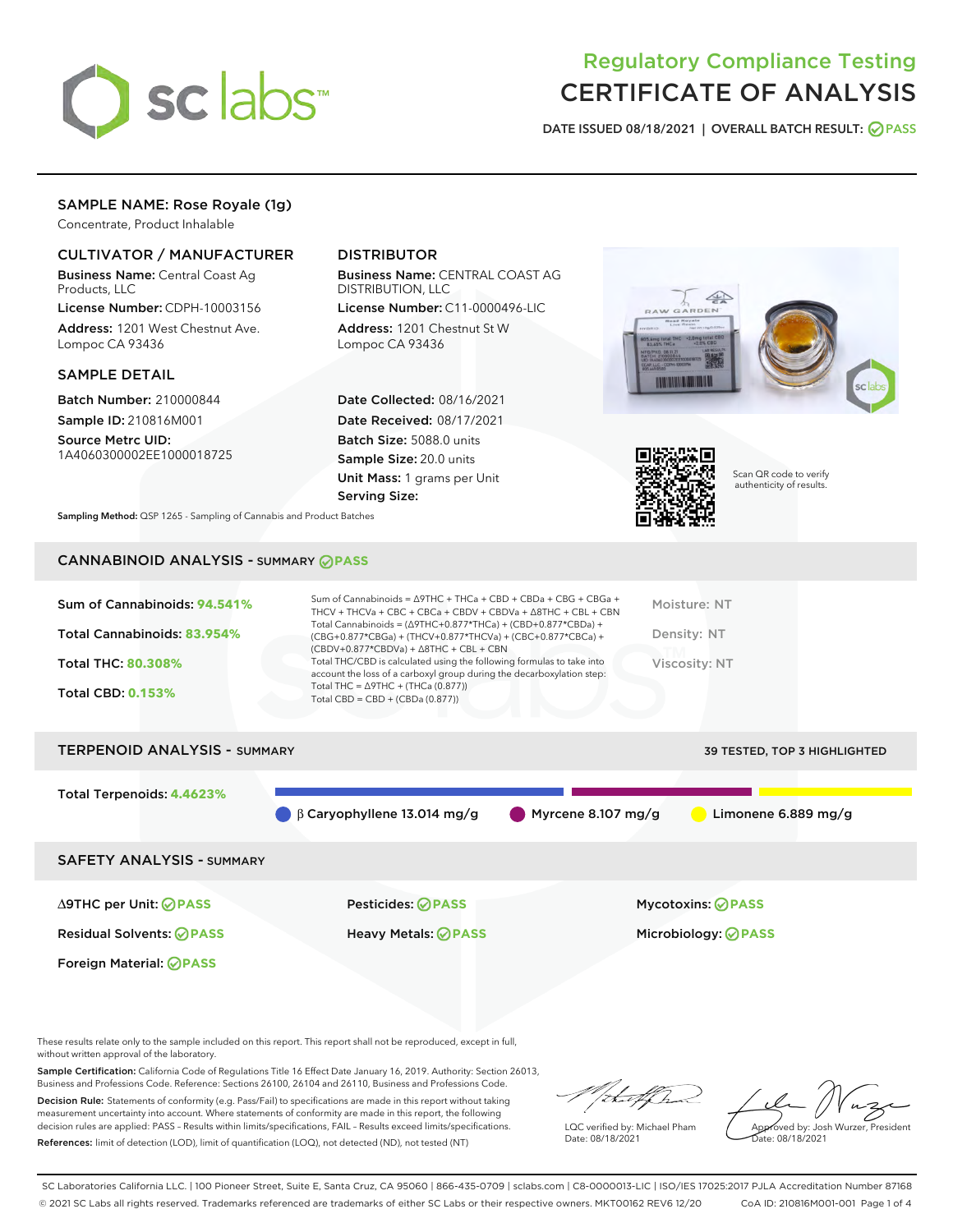



ROSE ROYALE (1G) | DATE ISSUED 08/18/2021 | OVERALL BATCH RESULT: @ PASS

#### CANNABINOID TEST RESULTS - 08/18/2021 2 PASS

Tested by high-performance liquid chromatography with diode-array detection (HPLC-DAD). **Method:** QSP 1157 - Analysis of Cannabinoids by HPLC-DAD

#### TOTAL CANNABINOIDS: **83.954%** Total Cannabinoids (Total THC) + (Total CBD) +

(Total CBG) + (Total THCV) + (Total CBC) + (Total CBDV) + ∆8THC + CBL + CBN

TOTAL THC: **80.308%** Total THC (∆9THC+0.877\*THCa)

TOTAL CBD: **0.153%**

Total CBD (CBD+0.877\*CBDa)

TOTAL CBG: 2.26% Total CBG (CBG+0.877\*CBGa)

TOTAL THCV: 0.405% Total THCV (THCV+0.877\*THCVa)

TOTAL CBC: 0.798% Total CBC (CBC+0.877\*CBCa)

TOTAL CBDV: ND Total CBDV (CBDV+0.877\*CBDVa)

| <b>COMPOUND</b>  | LOD/LOQ<br>(mg/g)          | <b>MEASUREMENT</b><br><b>UNCERTAINTY</b><br>(mg/g) | <b>RESULT</b><br>(mg/g) | <b>RESULT</b><br>(%) |
|------------------|----------------------------|----------------------------------------------------|-------------------------|----------------------|
| <b>THCa</b>      | 0.05/0.14                  | ±21.245                                            | 826.66                  | 82.666               |
| <b>A9THC</b>     | 0.06 / 0.26                | ±2.687                                             | 78.10                   | 7.810                |
| <b>CBGa</b>      | 0.1 / 0.2                  | ±1.06                                              | 20.3                    | 2.03                 |
| <b>CBCa</b>      | 0.07 / 0.28                | ±0.356                                             | 7.28                    | 0.728                |
| <b>CBG</b>       | 0.06/0.19                  | ±0.190                                             | 4.81                    | 0.481                |
| <b>THCVa</b>     | 0.07/0.20                  | ±0.220                                             | 4.62                    | 0.462                |
| <b>CBDa</b>      | 0.02 / 0.19                | ±0.051                                             | 1.74                    | 0.174                |
| <b>CBC</b>       | 0.2 / 0.5                  | ±0.05                                              | 1.6                     | 0.16                 |
| <b>CBN</b>       | 0.1/0.3                    | ±0.02                                              | 0.3                     | 0.03                 |
| $\triangle$ 8THC | 0.1 / 0.4                  | N/A                                                | <b>ND</b>               | <b>ND</b>            |
| <b>THCV</b>      | 0.1/0.2                    | N/A                                                | <b>ND</b>               | <b>ND</b>            |
| <b>CBD</b>       | 0.07/0.29                  | N/A                                                | <b>ND</b>               | <b>ND</b>            |
| <b>CBDV</b>      | 0.04 / 0.15                | N/A                                                | <b>ND</b>               | <b>ND</b>            |
| <b>CBDVa</b>     | 0.03 / 0.53                | N/A                                                | <b>ND</b>               | <b>ND</b>            |
| <b>CBL</b>       | 0.06 / 0.24                | N/A                                                | <b>ND</b>               | <b>ND</b>            |
|                  | <b>SUM OF CANNABINOIDS</b> |                                                    | 945.41 mg/g             | 94.541%              |

#### **UNIT MASS: 1 grams per Unit**

| ∆9THC per Unit                                                                            | 1120 per-package limit | 78.10 mg/unit<br><b>PASS</b> |  |  |  |  |
|-------------------------------------------------------------------------------------------|------------------------|------------------------------|--|--|--|--|
| <b>Total THC per Unit</b>                                                                 |                        | 803.08 mg/unit               |  |  |  |  |
| <b>CBD per Unit</b>                                                                       |                        | <b>ND</b>                    |  |  |  |  |
| <b>Total CBD per Unit</b>                                                                 |                        | $1.53$ mg/unit               |  |  |  |  |
| Sum of Cannabinoids<br>per Unit                                                           |                        | 945.41 mg/unit               |  |  |  |  |
| <b>Total Cannabinoids</b><br>per Unit                                                     |                        | 839.54 mg/unit               |  |  |  |  |
| <b>MOISTURE TEST RESULT</b><br><b>DENSITY TEST RESULT</b><br><b>VISCOSITY TEST RESULT</b> |                        |                              |  |  |  |  |

Not Tested

Not Tested

Not Tested

#### TERPENOID TEST RESULTS - 08/18/2021

Terpene analysis utilizing gas chromatography-flame ionization detection (GC-FID). **Method:** QSP 1192 - Analysis of Terpenoids by GC-FID

| <b>COMPOUND</b>         | LOD/LOQ<br>(mg/g) | <b>MEASUREMENT</b><br><b>UNCERTAINTY</b><br>(mg/g) | <b>RESULT</b><br>(mg/g)                         | <b>RESULT</b><br>(%) |
|-------------------------|-------------------|----------------------------------------------------|-------------------------------------------------|----------------------|
| $\beta$ Caryophyllene   | 0.004 / 0.012     | ±0.4633                                            | 13.014                                          | 1.3014               |
| <b>Myrcene</b>          | 0.008 / 0.025     | ±0.1046                                            | 8.107                                           | 0.8107               |
| Limonene                | 0.005 / 0.016     | ±0.0985                                            | 6.889                                           | 0.6889               |
| $\alpha$ Humulene       | 0.009/0.029       | ±0.1228                                            | 3.827                                           | 0.3827               |
| Linalool                | 0.009 / 0.032     | ±0.1038                                            | 2.732                                           | 0.2732               |
| $\alpha$ Bisabolol      | 0.008 / 0.026     | ±0.0646                                            | 1.209                                           | 0.1209               |
| Terpineol               | 0.016 / 0.055     | ±0.0724                                            | 1.179                                           | 0.1179               |
| $\beta$ Pinene          | 0.004 / 0.014     | ±0.0126                                            | 1.095                                           | 0.1095               |
| Guaiol                  | 0.009 / 0.030     | ±0.0516                                            | 1.093                                           | 0.1093               |
| $\alpha$ Pinene         | 0.005 / 0.017     | ±0.0090                                            | 1.048                                           | 0.1048               |
| Fenchol                 | 0.010 / 0.034     | ±0.0403                                            | 1.041                                           | 0.1041               |
| Ocimene                 | 0.011 / 0.038     | ±0.0320                                            | 0.997                                           | 0.0997               |
| Caryophyllene<br>Oxide  | 0.010 / 0.033     | ±0.0245                                            | 0.532                                           | 0.0532               |
| Valencene               | 0.009 / 0.030     | ±0.0315                                            | 0.457                                           | 0.0457               |
| <b>Borneol</b>          | 0.005 / 0.016     | ±0.0139                                            | 0.330                                           | 0.0330               |
| trans-β-Farnesene       | 0.008 / 0.025     | ±0.0093                                            | 0.263                                           | 0.0263               |
| Terpinolene             | 0.008 / 0.026     | ±0.0050                                            | 0.243                                           | 0.0243               |
| Citronellol             | 0.003 / 0.010     | ±0.0061                                            | 0.124                                           | 0.0124               |
| Fenchone                | 0.009 / 0.028     | ±0.0034                                            | 0.117                                           | 0.0117               |
| Camphene                | 0.005 / 0.015     | ±0.0013                                            | 0.109                                           | 0.0109               |
| Cedrol                  | 0.008 / 0.027     | ±0.0036                                            | 0.070                                           | 0.0070               |
| Sabinene                | 0.004 / 0.014     | ±0.0007                                            | 0.057                                           | 0.0057               |
| Sabinene Hydrate        | 0.006 / 0.022     | ±0.0021                                            | 0.054                                           | 0.0054               |
| $\gamma$ Terpinene      | 0.006 / 0.018     | ±0.0004                                            | 0.021                                           | 0.0021               |
| Nerol                   | 0.003 / 0.011     | ±0.0007                                            | 0.015                                           | 0.0015               |
| $\alpha$ Phellandrene   | 0.006 / 0.020     | N/A                                                | <loq< th=""><th><loq< th=""></loq<></th></loq<> | <loq< th=""></loq<>  |
| $\alpha$ Terpinene      | 0.005 / 0.017     | N/A                                                | <loq< th=""><th><loq< th=""></loq<></th></loq<> | <loq< th=""></loq<>  |
| 3 Carene                | 0.005 / 0.018     | N/A                                                | <b>ND</b>                                       | <b>ND</b>            |
| p-Cymene                | 0.005 / 0.016     | N/A                                                | ND                                              | ND                   |
| Eucalyptol              | 0.006 / 0.018     | N/A                                                | ND                                              | ND                   |
| (-)-Isopulegol          | 0.005 / 0.016     | N/A                                                | ND                                              | ND                   |
| Camphor                 | 0.006 / 0.019     | N/A                                                | ND                                              | <b>ND</b>            |
| Isoborneol              | 0.004 / 0.012     | N/A                                                | <b>ND</b>                                       | <b>ND</b>            |
| Menthol                 | 0.008 / 0.025     | N/A                                                | ND                                              | ND                   |
| R-(+)-Pulegone          | 0.003 / 0.011     | N/A                                                | ND                                              | ND                   |
| Geraniol                | 0.002 / 0.007     | N/A                                                | ND                                              | ND                   |
| <b>Geranyl Acetate</b>  | 0.004 / 0.014     | N/A                                                | ND                                              | ND                   |
| $\alpha$ Cedrene        | 0.005 / 0.016     | N/A                                                | ND                                              | ND                   |
| Nerolidol               | 0.009 / 0.028     | N/A                                                | <b>ND</b>                                       | ND                   |
| <b>TOTAL TERPENOIDS</b> |                   |                                                    | 44.623 mg/g                                     | 4.4623%              |

SC Laboratories California LLC. | 100 Pioneer Street, Suite E, Santa Cruz, CA 95060 | 866-435-0709 | sclabs.com | C8-0000013-LIC | ISO/IES 17025:2017 PJLA Accreditation Number 87168 © 2021 SC Labs all rights reserved. Trademarks referenced are trademarks of either SC Labs or their respective owners. MKT00162 REV6 12/20 CoA ID: 210816M001-001 Page 2 of 4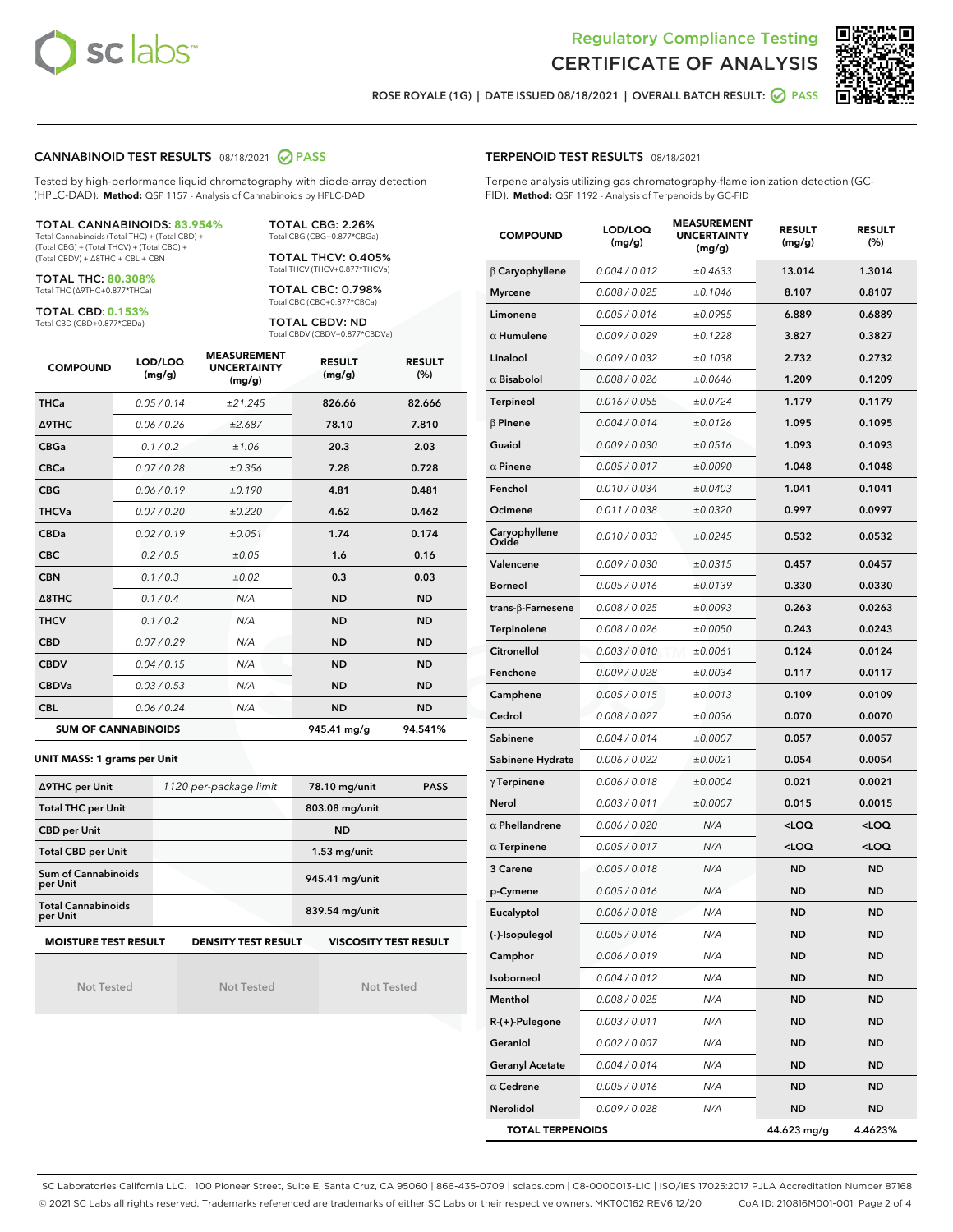



ROSE ROYALE (1G) | DATE ISSUED 08/18/2021 | OVERALL BATCH RESULT:  $\bigcirc$  PASS

#### CATEGORY 1 PESTICIDE TEST RESULTS - 08/18/2021 2 PASS

Pesticide and plant growth regulator analysis utilizing high-performance liquid chromatography-mass spectrometry (HPLC-MS) or gas chromatography-mass spectrometry (GC-MS). \*GC-MS utilized where indicated. **Method:** QSP 1212 - Analysis of Pesticides and Mycotoxins by LC-MS or QSP 1213 - Analysis of Pesticides by GC-MS

| <b>COMPOUND</b>             | LOD/LOQ<br>$(\mu g/g)$ | <b>ACTION</b><br><b>LIMIT</b><br>$(\mu g/g)$ | <b>MEASUREMENT</b><br><b>UNCERTAINTY</b><br>$(\mu g/g)$ | <b>RESULT</b><br>$(\mu g/g)$ | <b>RESULT</b> |
|-----------------------------|------------------------|----------------------------------------------|---------------------------------------------------------|------------------------------|---------------|
| Aldicarb                    | 0.03/0.08              | $>$ LOD                                      | N/A                                                     | <b>ND</b>                    | <b>PASS</b>   |
| Carbofuran                  | 0.02 / 0.05            | $\ge$ LOD                                    | N/A                                                     | <b>ND</b>                    | <b>PASS</b>   |
| Chlordane*                  | 0.03/0.08              | $>$ LOD                                      | N/A                                                     | <b>ND</b>                    | <b>PASS</b>   |
| Chlorfenapyr*               | 0.03 / 0.10            | $\ge$ LOD                                    | N/A                                                     | <b>ND</b>                    | <b>PASS</b>   |
| Chlorpyrifos                | 0.02 / 0.06            | $\ge$ LOD                                    | N/A                                                     | <b>ND</b>                    | <b>PASS</b>   |
| Coumaphos                   | 0.02 / 0.07            | $\ge$ LOD                                    | N/A                                                     | <b>ND</b>                    | <b>PASS</b>   |
| Daminozide                  | 0.02 / 0.07            | $\ge$ LOD                                    | N/A                                                     | <b>ND</b>                    | <b>PASS</b>   |
| <b>DDVP</b><br>(Dichlorvos) | 0.03/0.09              | $\ge$ LOD                                    | N/A                                                     | <b>ND</b>                    | <b>PASS</b>   |
| <b>Dimethoate</b>           | 0.03/0.08              | $\ge$ LOD                                    | N/A                                                     | <b>ND</b>                    | <b>PASS</b>   |
| Ethoprop(hos)               | 0.03/0.10              | $\ge$ LOD                                    | N/A                                                     | <b>ND</b>                    | <b>PASS</b>   |
| Etofenprox                  | 0.02 / 0.06            | $\ge$ LOD                                    | N/A                                                     | <b>ND</b>                    | <b>PASS</b>   |
| Fenoxycarb                  | 0.03 / 0.08            | $\ge$ LOD                                    | N/A                                                     | <b>ND</b>                    | <b>PASS</b>   |
| Fipronil                    | 0.03/0.08              | $>$ LOD                                      | N/A                                                     | <b>ND</b>                    | <b>PASS</b>   |
| Imazalil                    | 0.02 / 0.06            | $\ge$ LOD                                    | N/A                                                     | <b>ND</b>                    | <b>PASS</b>   |
| Methiocarb                  | 0.02 / 0.07            | $\ge$ LOD                                    | N/A                                                     | <b>ND</b>                    | <b>PASS</b>   |
| Methyl<br>parathion         | 0.03/0.10              | $\ge$ LOD                                    | N/A                                                     | <b>ND</b>                    | <b>PASS</b>   |
| <b>Mevinphos</b>            | 0.03/0.09              | $\ge$ LOD                                    | N/A                                                     | <b>ND</b>                    | <b>PASS</b>   |
| Paclobutrazol               | 0.02 / 0.05            | $>$ LOD                                      | N/A                                                     | <b>ND</b>                    | <b>PASS</b>   |
| Propoxur                    | 0.03/0.09              | $\ge$ LOD                                    | N/A                                                     | <b>ND</b>                    | <b>PASS</b>   |
| Spiroxamine                 | 0.03 / 0.08            | $\ge$ LOD                                    | N/A                                                     | <b>ND</b>                    | <b>PASS</b>   |
| Thiacloprid                 | 0.03/0.10              | $\ge$ LOD                                    | N/A                                                     | <b>ND</b>                    | <b>PASS</b>   |
|                             |                        |                                              |                                                         |                              |               |

#### CATEGORY 2 PESTICIDE TEST RESULTS - 08/18/2021 @ PASS

| <b>COMPOUND</b>          | LOD/LOO<br>$(\mu g/g)$ | <b>ACTION</b><br>LIMIT<br>$(\mu g/g)$ | <b>MEASUREMENT</b><br><b>UNCERTAINTY</b><br>$(\mu g/g)$ | <b>RESULT</b><br>$(\mu g/g)$ | <b>RESULT</b> |
|--------------------------|------------------------|---------------------------------------|---------------------------------------------------------|------------------------------|---------------|
| Abamectin                | 0.03/0.10              | 0.1                                   | N/A                                                     | <b>ND</b>                    | <b>PASS</b>   |
| Acephate                 | 0.02/0.07              | 0.1                                   | N/A                                                     | <b>ND</b>                    | <b>PASS</b>   |
| Acequinocyl              | 0.02/0.07              | 0.1                                   | N/A                                                     | <b>ND</b>                    | <b>PASS</b>   |
| Acetamiprid              | 0.02/0.05              | 0.1                                   | N/A                                                     | <b>ND</b>                    | <b>PASS</b>   |
| Azoxystrobin             | 0.02/0.07              | 0.1                                   | N/A                                                     | <b>ND</b>                    | <b>PASS</b>   |
| <b>Bifenazate</b>        | 0.01/0.04              | 0.1                                   | N/A                                                     | <b>ND</b>                    | <b>PASS</b>   |
| <b>Bifenthrin</b>        | 0.02/0.05              | 3                                     | N/A                                                     | <b>ND</b>                    | <b>PASS</b>   |
| <b>Boscalid</b>          | 0.03/0.09              | 0.1                                   | N/A                                                     | <b>ND</b>                    | <b>PASS</b>   |
| Captan                   | 0.19/0.57              | 0.7                                   | N/A                                                     | <b>ND</b>                    | <b>PASS</b>   |
| Carbaryl                 | 0.02/0.06              | 0.5                                   | N/A                                                     | <b>ND</b>                    | <b>PASS</b>   |
| Chlorantranilip-<br>role | 0.04/0.12              | 10                                    | N/A                                                     | <b>ND</b>                    | <b>PASS</b>   |
| Clofentezine             | 0.03/0.09              | 0.1                                   | N/A                                                     | <b>ND</b>                    | <b>PASS</b>   |

| <b>CATEGORY 2 PESTICIDE TEST RESULTS</b> - 08/18/2021 continued |  |  |  |
|-----------------------------------------------------------------|--|--|--|
|                                                                 |  |  |  |

| <b>COMPOUND</b>               | LOD/LOQ<br>(µg/g) | <b>ACTION</b><br><b>LIMIT</b><br>(µg/g) | <b>MEASUREMENT</b><br><b>UNCERTAINTY</b><br>(µg/g) | <b>RESULT</b><br>(µg/g) | <b>RESULT</b> |
|-------------------------------|-------------------|-----------------------------------------|----------------------------------------------------|-------------------------|---------------|
| Cyfluthrin                    | 0.12 / 0.38       | 2                                       | N/A                                                | <b>ND</b>               | <b>PASS</b>   |
| Cypermethrin                  | 0.11 / 0.32       | 1                                       | N/A                                                | <b>ND</b>               | <b>PASS</b>   |
| Diazinon                      | 0.02 / 0.05       | 0.1                                     | N/A                                                | <b>ND</b>               | <b>PASS</b>   |
| Dimethomorph                  | 0.03 / 0.09       | 2                                       | N/A                                                | <b>ND</b>               | <b>PASS</b>   |
| Etoxazole                     | 0.02 / 0.06       | 0.1                                     | N/A                                                | <b>ND</b>               | <b>PASS</b>   |
| Fenhexamid                    | 0.03 / 0.09       | 0.1                                     | N/A                                                | <b>ND</b>               | <b>PASS</b>   |
| Fenpyroximate                 | 0.02 / 0.06       | 0.1                                     | N/A                                                | <b>ND</b>               | <b>PASS</b>   |
| Flonicamid                    | 0.03 / 0.10       | 0.1                                     | N/A                                                | <b>ND</b>               | <b>PASS</b>   |
| Fludioxonil                   | 0.03/0.10         | 0.1                                     | N/A                                                | <b>ND</b>               | <b>PASS</b>   |
| Hexythiazox                   | 0.02 / 0.07       | 0.1                                     | N/A                                                | <b>ND</b>               | <b>PASS</b>   |
| Imidacloprid                  | 0.04 / 0.11       | 5                                       | N/A                                                | <b>ND</b>               | <b>PASS</b>   |
| Kresoxim-methyl               | 0.02 / 0.07       | 0.1                                     | N/A                                                | <b>ND</b>               | <b>PASS</b>   |
| Malathion                     | 0.03 / 0.09       | 0.5                                     | N/A                                                | <b>ND</b>               | <b>PASS</b>   |
| Metalaxyl                     | 0.02 / 0.07       | $\overline{c}$                          | N/A                                                | <b>ND</b>               | <b>PASS</b>   |
| Methomyl                      | 0.03 / 0.10       | $\mathcal{I}$                           | N/A                                                | <b>ND</b>               | <b>PASS</b>   |
| Myclobutanil                  | 0.03 / 0.09       | 0.1                                     | N/A                                                | <b>ND</b>               | <b>PASS</b>   |
| <b>Naled</b>                  | 0.02 / 0.07       | 0.1                                     | N/A                                                | <b>ND</b>               | <b>PASS</b>   |
| Oxamyl                        | 0.04 / 0.11       | 0.5                                     | N/A                                                | ND                      | <b>PASS</b>   |
| Pentachloronitro-<br>benzene* | 0.03 / 0.09       | 0.1                                     | N/A                                                | <b>ND</b>               | <b>PASS</b>   |
| Permethrin                    | 0.04 / 0.12       | 0.5                                     | N/A                                                | <b>ND</b>               | <b>PASS</b>   |
| Phosmet                       | 0.03/0.10         | 0.1                                     | N/A                                                | <b>ND</b>               | <b>PASS</b>   |
| Piperonylbu-<br>toxide        | 0.02 / 0.07       | 3                                       | N/A                                                | <b>ND</b>               | <b>PASS</b>   |
| Prallethrin                   | 0.03 / 0.08       | 0.1                                     | N/A                                                | <b>ND</b>               | <b>PASS</b>   |
| Propiconazole                 | 0.02 / 0.07       | 0.1                                     | N/A                                                | <b>ND</b>               | <b>PASS</b>   |
| Pyrethrins                    | 0.04 / 0.12       | 0.5                                     | N/A                                                | <b>ND</b>               | <b>PASS</b>   |
| Pyridaben                     | 0.02 / 0.07       | 0.1                                     | N/A                                                | <b>ND</b>               | <b>PASS</b>   |
| Spinetoram                    | 0.02 / 0.07       | 0.1                                     | N/A                                                | <b>ND</b>               | <b>PASS</b>   |
| Spinosad                      | 0.02 / 0.07       | 0.1                                     | N/A                                                | <b>ND</b>               | <b>PASS</b>   |
| Spiromesifen                  | 0.02 / 0.05       | 0.1                                     | N/A                                                | <b>ND</b>               | <b>PASS</b>   |
| Spirotetramat                 | 0.02 / 0.06       | 0.1                                     | N/A                                                | <b>ND</b>               | <b>PASS</b>   |
| Tebuconazole                  | 0.02 / 0.07       | 0.1                                     | N/A                                                | ND                      | <b>PASS</b>   |
| Thiamethoxam                  | 0.03 / 0.10       | 5                                       | N/A                                                | <b>ND</b>               | <b>PASS</b>   |
| Trifloxystrobin               | 0.03 / 0.08       | 0.1                                     | N/A                                                | <b>ND</b>               | <b>PASS</b>   |

SC Laboratories California LLC. | 100 Pioneer Street, Suite E, Santa Cruz, CA 95060 | 866-435-0709 | sclabs.com | C8-0000013-LIC | ISO/IES 17025:2017 PJLA Accreditation Number 87168 © 2021 SC Labs all rights reserved. Trademarks referenced are trademarks of either SC Labs or their respective owners. MKT00162 REV6 12/20 CoA ID: 210816M001-001 Page 3 of 4